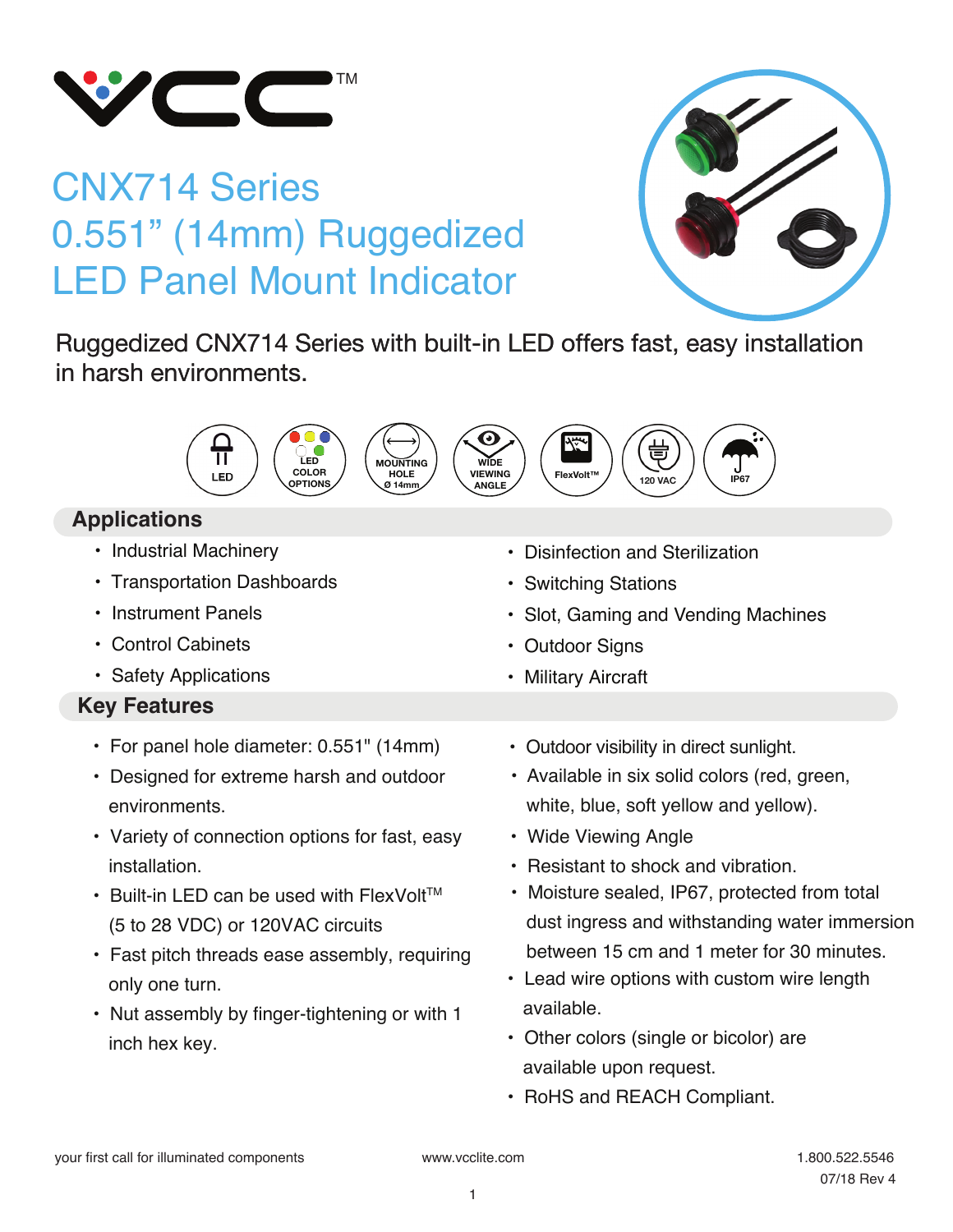### **Ordering Data**

The CNX714 Series is available in a range of standard features and options. To specify your Panel Mount Indicator, select one option from each column.



\* Not Available for the 120VAC Version

### **Product Dimensions**



#### Recommended Mounting Hole



#### All Dimensions in inches [mm]

Tolerances are:  $\pm 0.01$  inches  $[\pm 0.25$  mm] unless otherwise specified